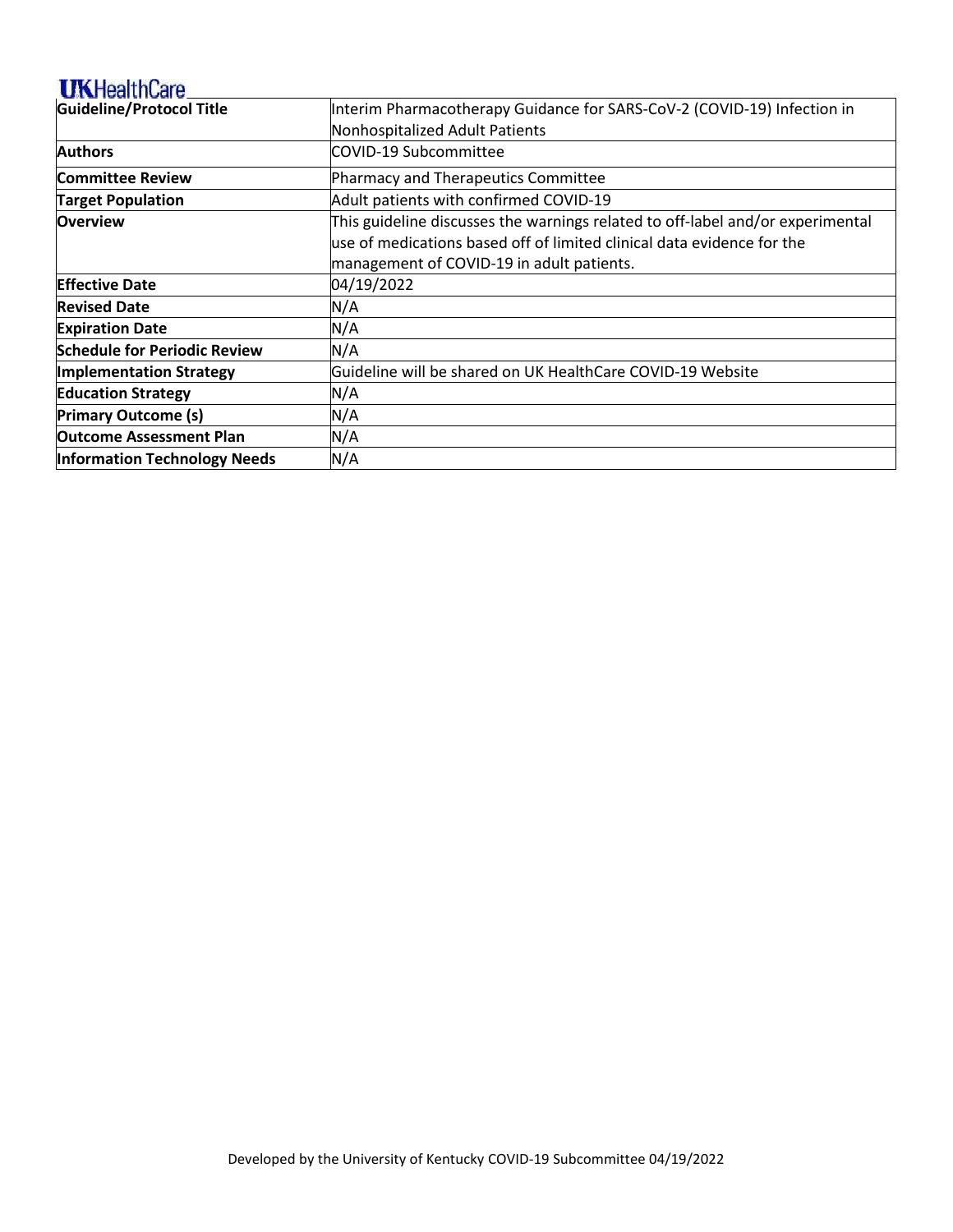

# **Interim Pharmacotherapy Guidance for SARS-CoV-2 (COVID-19) Infection in Nonhospitalized Adult Patients**

*Updated 04/19/2022*

As of April 19, 2022, there is only one FDA approved therapy for the treatment of suspected or confirmed COVID-19. Other therapies for treatment of COVID-19 are available for use under emergency use authorization (EUA). Overall management resembles that for any viral pneumonia. The following guideline discusses the off-label and/or experimental use of some medications based off of limited clinical data. Requirements per the EUA include providing a fact sheet to healthcare providers and patients and reporting any adverse events through MedWatch. As literature surrounding the management of the novel coronavirus emerges, this document will be updated accordingly. Emerging clinical trial study details will be carefully analyzed and balanced with the fact that these are pandemic times necessitating expedient, informed decisions with sometimes limited evidence. Separate interim guidance exists for management of adult hospitalized patients, as well as utilization of tixagevimab/cilgavimab (Evusheld) at UK HealthCare.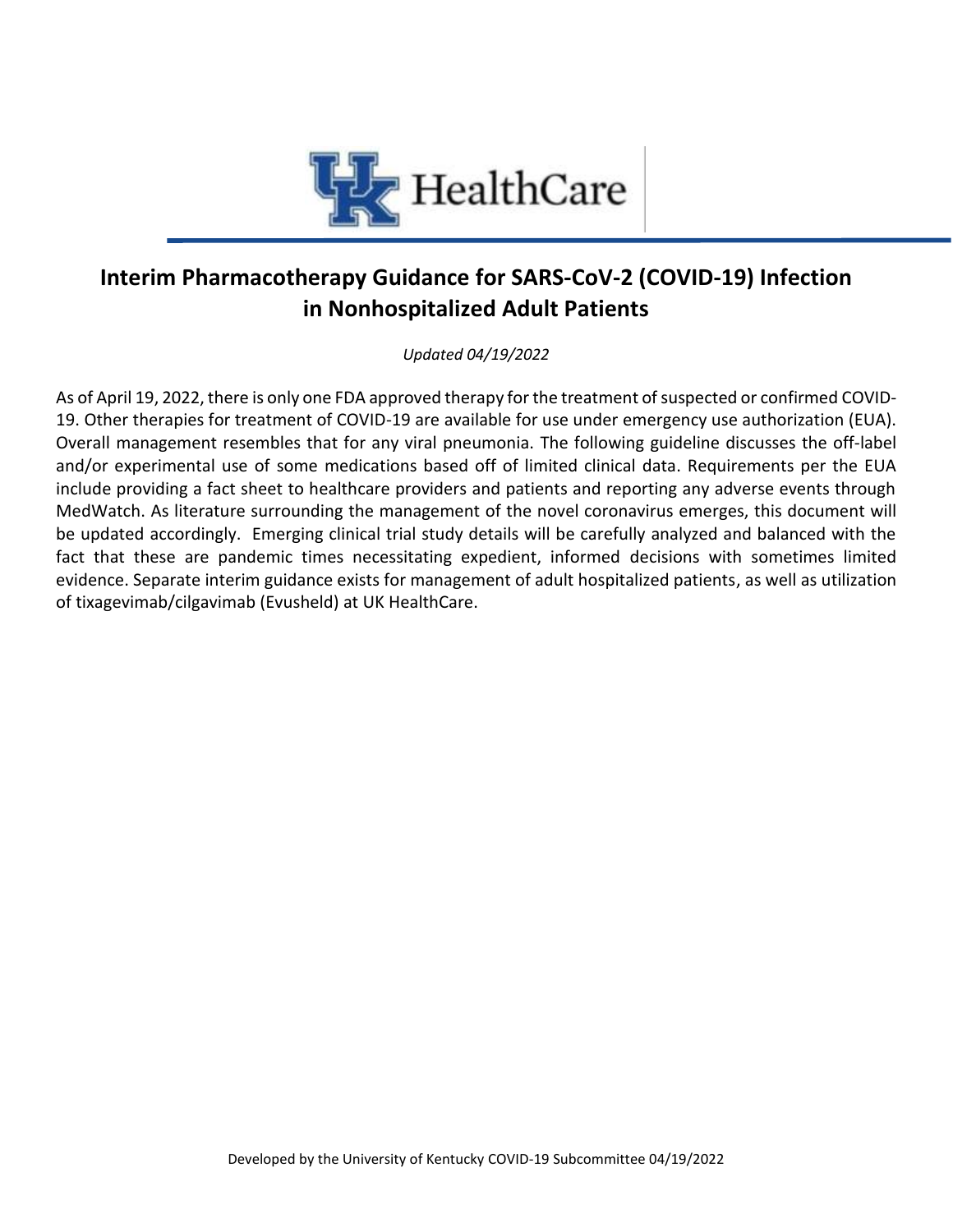#### **Management of Nonhospitalized Adults with COVID-19 Infection**

- Focus on prevention of transmission and monitor for worsening of symptoms or clinical deterioration that requires hospitalization. Outpatient treatment should focus on symptom management. Use of therapies can be considered based on eligibility per **Figure 1 with details on utilization and access in Table 1.** For vaccinated persons who subsequently develop COVID-19, it is unknown whether vaccination status should impact treatment decisions. National guidelines do not differentiate treatment recommendations based on vaccination status at this time. Providers should report post vaccination serious adverse events and cases of COVID-19 that result in hospitalization or death according to the [UKHC COVID-19 Vaccine Adverse Event Reporting Process.](https://covid-19.ukhc.org/wp-content/uploads/sites/121/2021/01/COVID-19-Vaccine-Adverse-Event-Reporting-Process.pdf)
	- o Se[e Appendix A](#page-9-0) for OTC medication recommendations
	- $\circ$  Se[e Appendix B](#page-11-0) for homemade rehydration solution recommendations
- It is estimated that the incidence of bacterial co-infection in patients with COVID-19 is approximately 3-7%; however, somewhere between 50-70% of patients are given empiric antibiotic therapy.<sup>10-12</sup> Empiric antibiotics are not recommended in patients with suspected or confirmed COVID-19 unless there is a strong clinical suspicion for bacterial co-infection.
- Dexamethasone or other systemic corticosteroids should not be used for COVID-19 patients that do not require hospitalization or supplemental oxygen in the absence of another indication **(NIH Level of Evidence AIII)**
- Anticoagulants and antiplatelet therapy are not recommended for the prevention of venous thromboembolism or arterial thrombosis unless the patient has other indications for the therapy or is participating in a clinical trial **(NIH Level of Evidence AIIa)**
- Patients with COVID-19 who are receiving concomitant medications (e.g., angiotensin-converting enzyme [ACE] inhibitors, angiotensin receptor blockers [ARBs], HMG-CoA reductase inhibitors [statins], systemic or inhaled corticosteroids, nonsteroidal anti-inflammatory drugs, acid-suppressive therapy) for underlying medical conditions should not discontinue these medications during acute management of COVID-19 unless discontinuation is otherwise warranted by their clinical condition **(NIH Level of Evidence AIIa for ACE inhibitors and ARBs; AIII for other medications)**.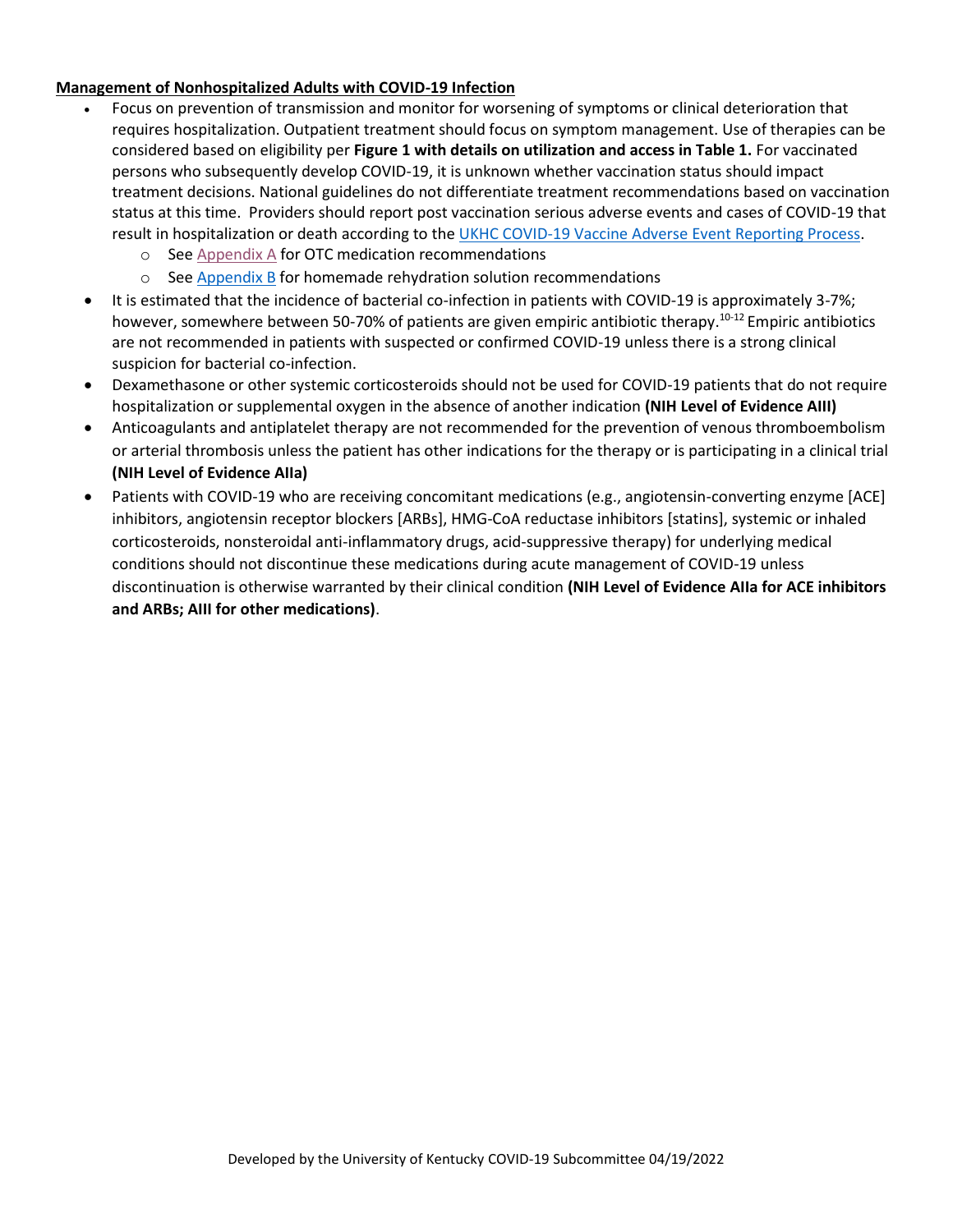#### **Figure 1: Therapeutic Options in Nonhospitalized Adult Patients with Confirmed Symptomatic COVID-19**

 Only one of these therapies are approved for treatment of COVID-19. This guidance document is meant to provide information on safe use of these agents in populations most likely to benefit as well as outline the process for obtaining these therapies should the clinician deem that the benefits of treatment outweigh the risks.



**<sup>1</sup>Criteria for Identifying Individuals at High Risk** for Progression to Severe COVID-19 Disease i[n Appendix C](#page-12-0)

**<sup>2</sup>Level of Evidence** given by the NIH COVID-19 Treatment Guidelines. Rating of Recommendations: A = Strong; B = Moderate; C = Optional. Rating of Evidence: I = One of more randomized trials without major limitations; IIa = Other randomized trails or subgroup analyses of randomized trials; IIb = Nonrandomized trials or observational cohort studies; III = Expert Opinion.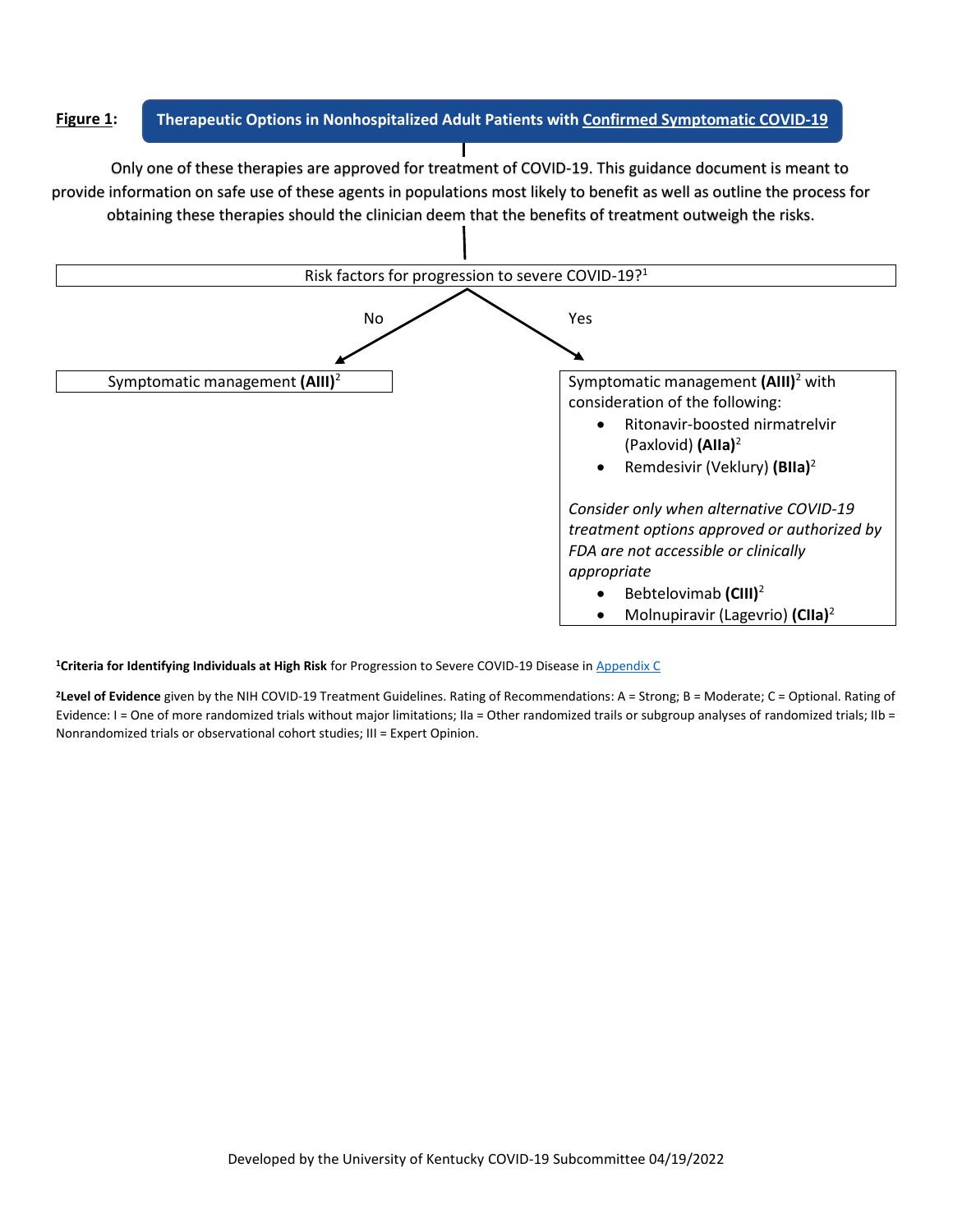**Table 1:** 

| <b>Medication</b>                                      | <b>Drug Information</b>                                                                                                                                                                                                                                                                                                                                                                                                                                                                                                                                                                                                                                                                                                                                                                                                                                                                                                                                                                                                                                                                                                                                                                                                                                                                                                                                                                                                                                                                                                                                                                                                                                                                                                                                                                                                                                                                                                                                                                                                                                                                                                                                                                                                                                                                                                                                                                                                                              | <b>Drug Access</b>                                                                                                                                                                                                                                            |
|--------------------------------------------------------|------------------------------------------------------------------------------------------------------------------------------------------------------------------------------------------------------------------------------------------------------------------------------------------------------------------------------------------------------------------------------------------------------------------------------------------------------------------------------------------------------------------------------------------------------------------------------------------------------------------------------------------------------------------------------------------------------------------------------------------------------------------------------------------------------------------------------------------------------------------------------------------------------------------------------------------------------------------------------------------------------------------------------------------------------------------------------------------------------------------------------------------------------------------------------------------------------------------------------------------------------------------------------------------------------------------------------------------------------------------------------------------------------------------------------------------------------------------------------------------------------------------------------------------------------------------------------------------------------------------------------------------------------------------------------------------------------------------------------------------------------------------------------------------------------------------------------------------------------------------------------------------------------------------------------------------------------------------------------------------------------------------------------------------------------------------------------------------------------------------------------------------------------------------------------------------------------------------------------------------------------------------------------------------------------------------------------------------------------------------------------------------------------------------------------------------------------|---------------------------------------------------------------------------------------------------------------------------------------------------------------------------------------------------------------------------------------------------------------|
| Ritonavir-boosted<br>nirmatrelvir (Paxlovid)<br>(Alla) | Nirmatrelvir + ritonavir is authorized for the treatment of mild-to-moderate COVID-19 in adults with<br>positive results of direct SARS-CoV-2 viral testing within 5 days of symptom onset who are at high risk<br>for progression to severe COVID-19.<br>Not authorized for initiation of treatment in patients requiring hospitalization due to severe or<br>$\bullet$<br>critical COVID-19, for pre-exposure or post-exposure prophylaxis for prevention of COVID-19,<br>or for use longer than 5 consecutive days.<br>For use under EUA, healthcare providers counsel patients with communication consistent with<br>$\bullet$<br>the Fact Sheet for Patients, Parents, and Caregivers and provide them a copy of the Fact Sheet.<br>You must inform patients that this is an unapproved drug authorized for use and that other<br>therapeutics are currently approved or authorized for the same use. Serious adverse events<br>and medication error must be reported, see Appendix $D$ for the institutional COVID-19<br>Emergency Use Authorization Adverse Event Reporting Process.<br>Dosing: 300 mg nirmatrelvir (two 150 mg tablets) with 100 mg ritonavir (one 100 mg tablet), with all<br>three tablets taken together orally twice daily for 5 days with or without food.<br>Dose reduction for moderate renal impairment (eGFR $\geq$ 30 to < 60 mL/min): 150 mg<br>$\bullet$<br>nirmatrelvir (one 150 mg tablet) with 100 mg ritonavir (one 100 mg tablet), with both tablets<br>taken together twice daily for 5 days<br>Drug is not recommended in patients with severe renal impairment (eGFR <30 mL/min) and<br>severe hepatic impairment (Child-Pugh Class C).<br>Contraindications<br>History of clinically significant hypersensitivity reactions to the active ingredients (nirmatrelvir<br>$\bullet$<br>or ritonavir) or any other components.<br>Co-administration with drugs highly dependent on CYP3A for clearance and for which elevated<br>$\bullet$<br>concentrations are associated with serious and/or life-threatening reactions.<br>Co-administration with potent CYP3A inducers where significantly reduced nirmatrelvir or<br>$\bullet$<br>ritonavir plasma concentrations may be associated with the potential for loss of virologic<br>response and possible resistance<br><b>Special Considerations</b><br>Concomitant use with certain other drugs may result in potentially significant drug<br>$\bullet$ | Available at UKHC in<br>Kentucky Clinic and<br><b>Turfland Retail Pharmacies</b><br><b>Adult COVID-19</b><br>$\bullet$<br><b>Oral Paxlovid</b><br>Pathway<br><b>Adult Pregnancy</b><br>COVID-19 Oral<br>Paxlovid Pathway<br><b>ASPR Test-to-Treat Locator</b> |
|                                                        | interactions. Consult the full Fact Sheet for HealthCare Providers other resources such as                                                                                                                                                                                                                                                                                                                                                                                                                                                                                                                                                                                                                                                                                                                                                                                                                                                                                                                                                                                                                                                                                                                                                                                                                                                                                                                                                                                                                                                                                                                                                                                                                                                                                                                                                                                                                                                                                                                                                                                                                                                                                                                                                                                                                                                                                                                                                           |                                                                                                                                                                                                                                                               |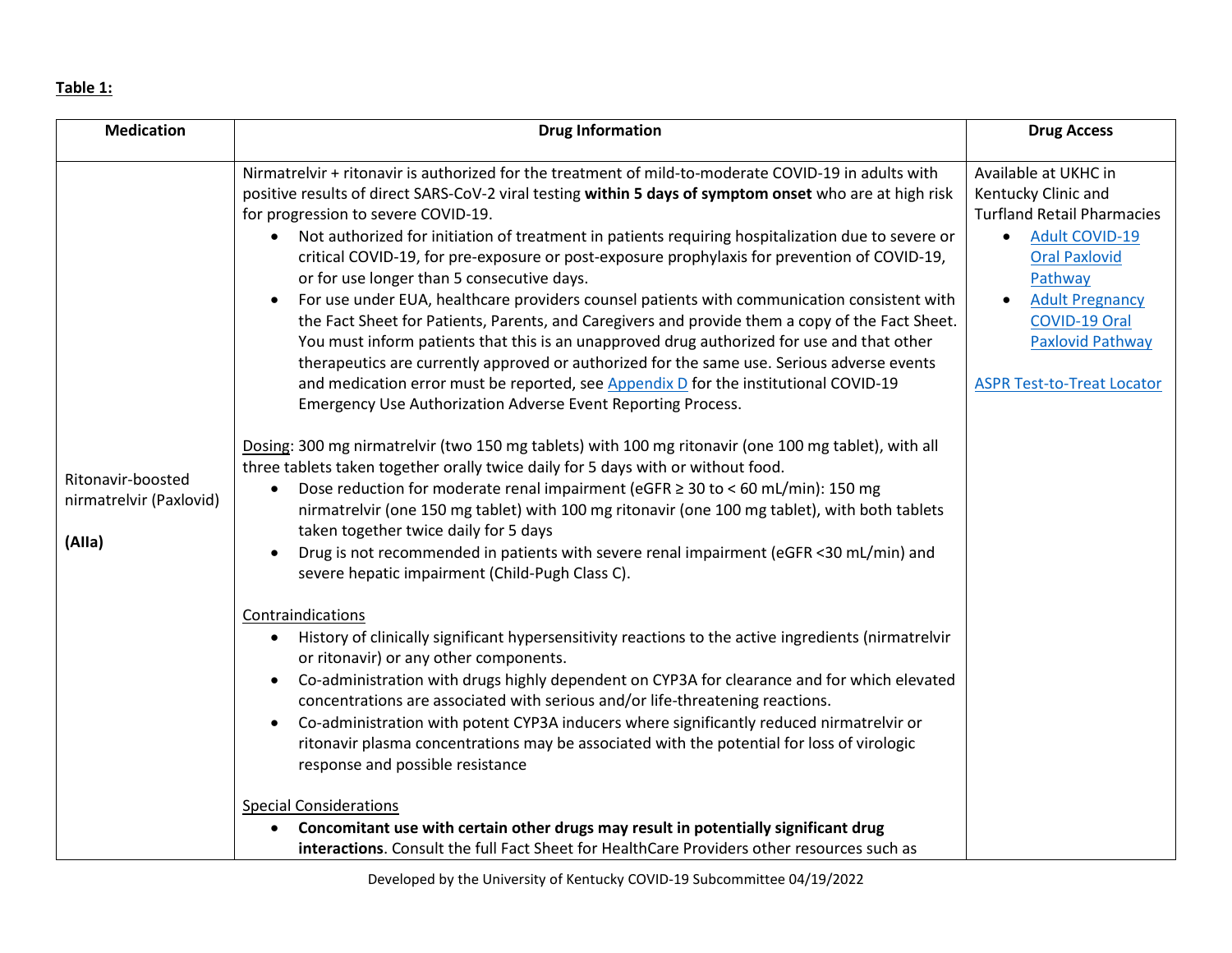|                      | https://www.covid19-druginteractions.org/checker prior to and during treatment for potential                                                             |                             |
|----------------------|----------------------------------------------------------------------------------------------------------------------------------------------------------|-----------------------------|
|                      | drug interactions.                                                                                                                                       |                             |
|                      |                                                                                                                                                          |                             |
|                      | Resources<br><b>Letter of Authorization</b><br>$\bullet$                                                                                                 |                             |
|                      | <b>Fact Sheet for HealthCare Providers</b>                                                                                                               |                             |
|                      | Dear HealthCare Provider Letter                                                                                                                          |                             |
|                      | <b>Fact Sheet for Patients, Parents, and Caregivers</b>                                                                                                  |                             |
|                      | Spanish<br>$\circ$                                                                                                                                       |                             |
|                      | <b>EUA FAQS</b>                                                                                                                                          |                             |
|                      | Remdesivir is FDA approved for the treatment of COVID-19 in nonhospitalized adults with mild-to-                                                         | Not available at UKHC       |
|                      | moderate COVID-19 within 7 days of symptom onset who are at high risk for progression to severe                                                          |                             |
|                      | COVID-19.                                                                                                                                                | <b>ASPR COVID-19</b>        |
|                      |                                                                                                                                                          | <b>Therapeutics Locator</b> |
|                      | Dosing: Remdesivir 200 mg IV on Day 1, then 100 mg IV once daily on Days 2-3                                                                             |                             |
|                      | Each infusion should be administered over 30-120 minutes<br>$\bullet$                                                                                    |                             |
|                      | Patients should be observed for an hour after infusion for signs and symptoms of<br>$\bullet$                                                            |                             |
|                      | hypersensitivity                                                                                                                                         |                             |
|                      | Perform renal and hepatic at baseline and as clinically appropriate<br>Use is not recommended if eGFR <30 mL/min or receipt of dialysis - remdesivir use |                             |
| Remdesivir (Veklury) | may be considered if potential benefit outweighs potential risk (PMID: 33229428,                                                                         |                             |
|                      | PMID: 33152758, PMID: 33251541, PMID: 33263094, PMID: 33073066)                                                                                          |                             |
| (BIIa)               | Consider discontinuation if $ALT \geq 10x$ ULN or ALT elevation is accompanied by signs or                                                               |                             |
|                      | symptoms of liver inflammation                                                                                                                           |                             |
|                      | Assess prothrombin time at baseline and as clinically appropriate                                                                                        |                             |
|                      |                                                                                                                                                          |                             |
|                      | Contraindications                                                                                                                                        |                             |
|                      | History of clinically significant hypersensitivity reactions to the active ingredients or any other<br>$\bullet$                                         |                             |
|                      | components.                                                                                                                                              |                             |
|                      |                                                                                                                                                          |                             |
|                      | Resources<br>Package Insert<br>$\bullet$                                                                                                                 |                             |
|                      | <b>Patient Information Sheet</b>                                                                                                                         |                             |
| Bebtelovimab         | Bebtelovimab is authorized for the treatment of mild-to-moderate COVID-19 in adults with positive                                                        | Not available at UKHC       |
|                      | results of direct SARS-CoV-2 viral testing within 7 days of symptom onset who are at high risk for                                                       |                             |
| $(CIII)^2$           | progressing to severe COVID-19 and for whom alternative COVID-19 treatment options approved or                                                           | <b>ASPR COVID-19</b>        |
|                      | authorized by FDA are not accessible or clinically appropriate.                                                                                          | <b>Therapeutics Locator</b> |

Developed by the University of Kentucky COVID-19 Subcommittee 04/19/2022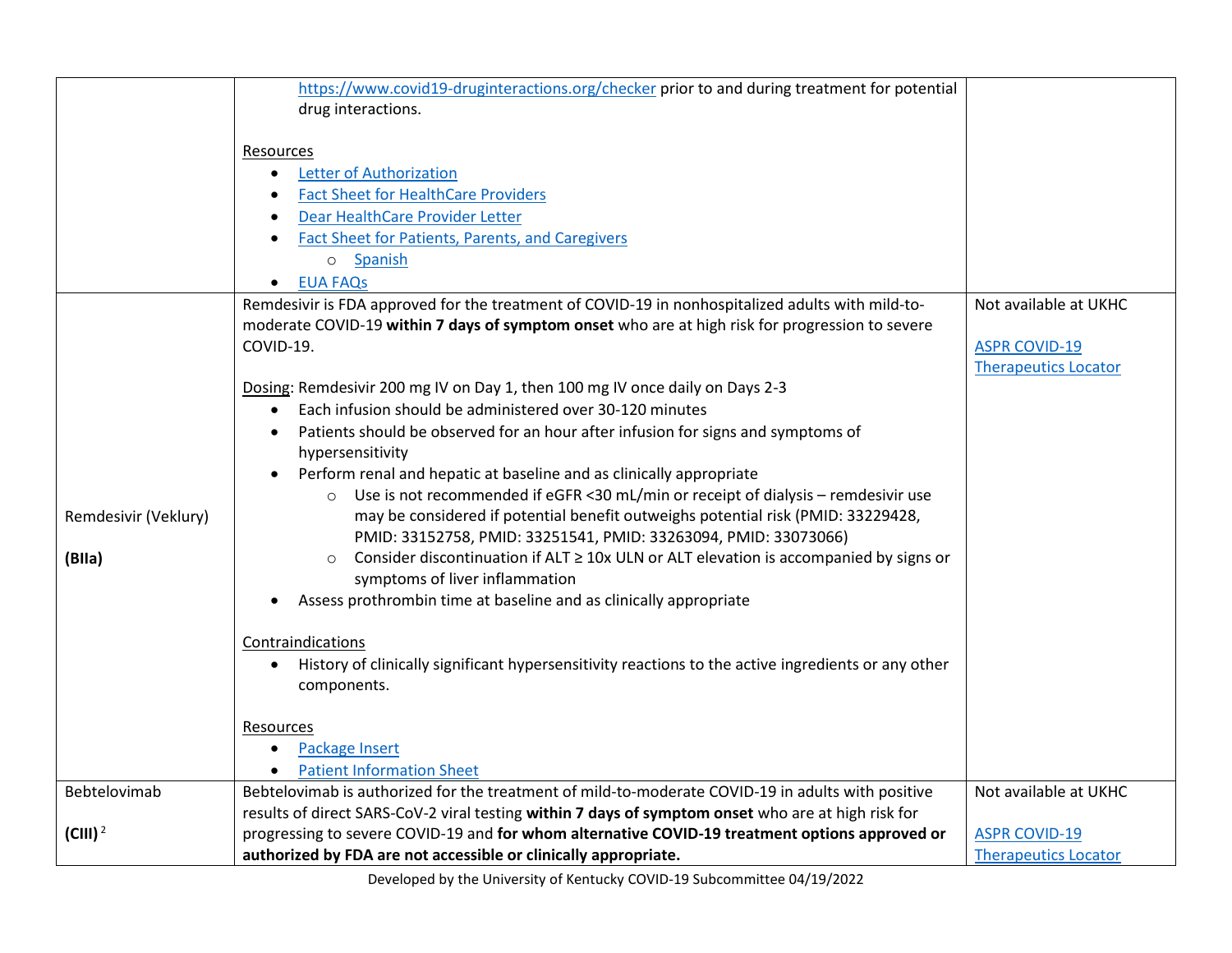|                                          | Not authorized for patients who are hospitalized due to COVID-19 or require oxygen therapy<br>$\bullet$<br>(or increase in baseline oxygen requirement) due to COVID-19. Additionally, bebtelovimab<br>should not be used in regions where infection is likely to have been caused by a non-<br>susceptible SARS-CoV-2 variant.<br>For use under EUA, healthcare providers counsel patients with communication consistent with<br>$\bullet$<br>the Fact Sheet for Patients, Parents, and Caregivers and provide them a copy of the Fact Sheet.<br>You must inform patients that this is an unapproved drug authorized for use and that other<br>therapeutics are currently approved or authorized for the same use. Serious adverse events<br>and medication error must be reported, see Appendix D for the institutional COVID-19<br>Emergency Use Authorization Adverse Event Reporting Process.             |                                                                              |
|------------------------------------------|----------------------------------------------------------------------------------------------------------------------------------------------------------------------------------------------------------------------------------------------------------------------------------------------------------------------------------------------------------------------------------------------------------------------------------------------------------------------------------------------------------------------------------------------------------------------------------------------------------------------------------------------------------------------------------------------------------------------------------------------------------------------------------------------------------------------------------------------------------------------------------------------------------------|------------------------------------------------------------------------------|
|                                          | Dosing: 175mg administered as a single intravenous injection over at least 30 seconds<br>Patients should be observed for at least one hour after injection is complete.<br>$\bullet$                                                                                                                                                                                                                                                                                                                                                                                                                                                                                                                                                                                                                                                                                                                           |                                                                              |
|                                          | <b>Special Considerations</b><br>Serious hypersensitivity reactions, including anaphylaxis, have been observed with<br>$\bullet$<br>administration of other SARS-CoV-2 monoclonal antibodies and could occur with<br>administration of bebtelovimab. Infusion-related reactions may occur up to 24 hours post<br>injection. These reactions may be severe or life threatening.<br>Clinical worsening of COVID-19 after administration of SARS-CoV-2 monoclonal antibody<br>$\bullet$<br>treatment has been reported and may include signs or symptoms of fever, hypoxia or<br>increased respiratory difficulty, arrhythmia (e.g., atrial fibrillation, sinus tachycardia,<br>bradycardia), fatigue, and altered mental status. Some of these events required<br>hospitalization. It is not known if these events were related to SARS-CoV-2 monoclonal<br>antibody use or were due to progression of COVID-19. |                                                                              |
|                                          | Resources<br><b>Letter of Authorization</b><br>$\bullet$<br><b>Fact Sheet for HealthCare Providers</b><br><b>Fact Sheet for Patients, Parents, and Caregivers</b><br><b>Spanish</b><br>$\circ$<br><b>EUA FAQS</b><br>$\bullet$                                                                                                                                                                                                                                                                                                                                                                                                                                                                                                                                                                                                                                                                                 |                                                                              |
| Molnupiravir<br>(Lagevrio)<br>$(CIIa)^2$ | Molnupiravir is authorized for the treatment of mild-to-moderate COVID-19 in adults with positive<br>results of direct SARS-CoV-2 viral testing within 5 days of symptom onset who are at high risk for<br>progressing to severe COVID-19 and for whom alternative COVID-19 treatment options approved or<br>authorized by FDA are not accessible or clinically appropriate.                                                                                                                                                                                                                                                                                                                                                                                                                                                                                                                                   | Not available at UKHC<br><b>ASPR COVID-19</b><br><b>Therapeutics Locator</b> |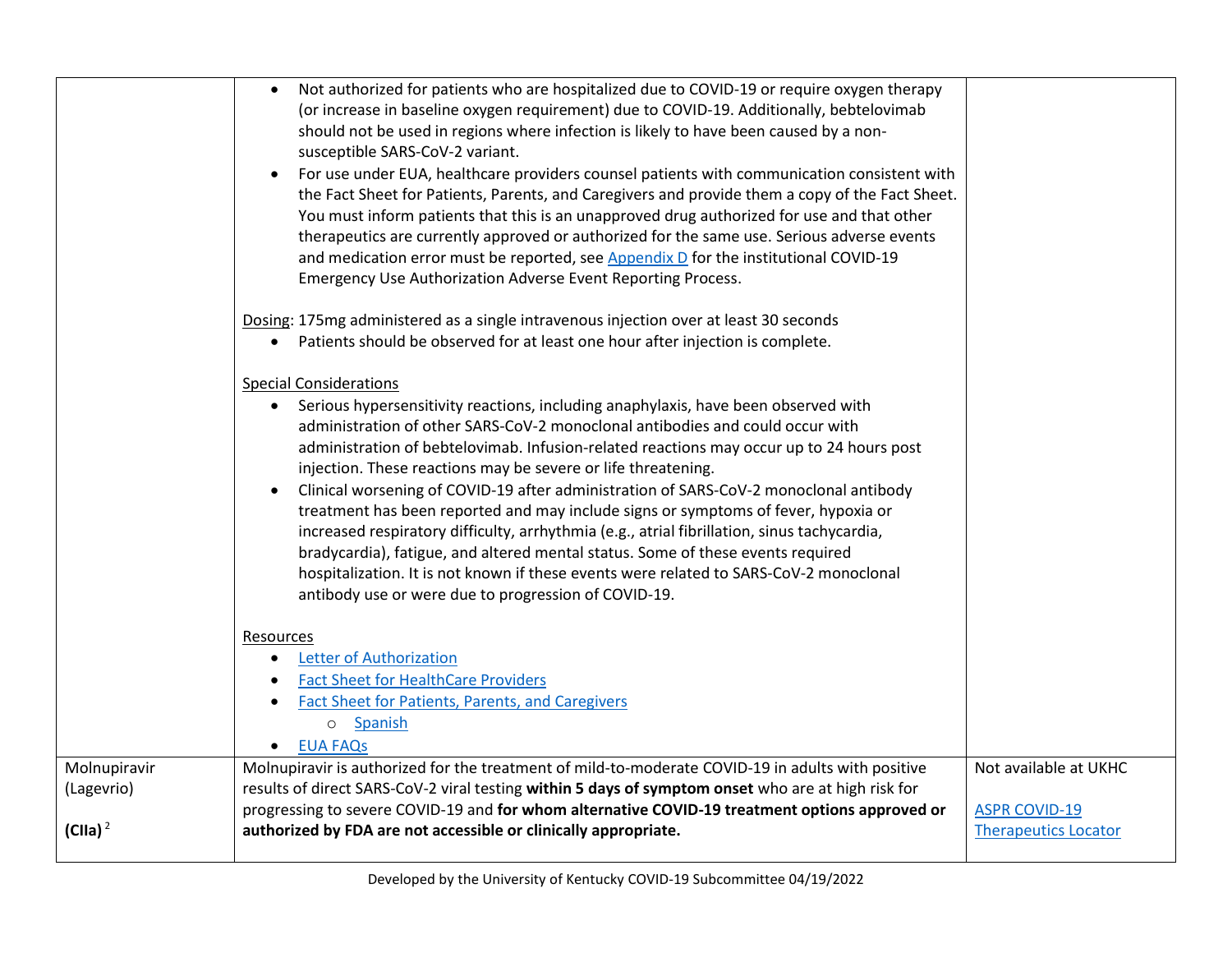| Not authorized for patients < 18 years old, for initiation of treatment in patients requiring<br>$\bullet$<br>hospitalization due to severe or critical COVID-19, for pre-exposure or post-exposure<br>prophylaxis for prevention of COVID-19, or for use longer than 5 consecutive days.<br>For use under EUA, healthcare providers counsel patients with communication consistent with<br>$\bullet$<br>the Fact Sheet for Patients, Parents, and Caregivers and provide them a copy of the Fact Sheet.<br>You must inform patients that this is an unapproved drug authorized for use and that other<br>therapeutics are currently approved or authorized for the same use. Serious adverse events<br>and medication error must be reported, see Appendix D for the institutional COVID-19<br>Emergency Use Authorization Adverse Event Reporting Process.                                                                                                                                                                                                                                                                                                                                                                                                                                                                                                                                                                                                                                                                                                                                                                                                                                                                               | <b>ASPR Test-to-Treat Locator</b> |
|--------------------------------------------------------------------------------------------------------------------------------------------------------------------------------------------------------------------------------------------------------------------------------------------------------------------------------------------------------------------------------------------------------------------------------------------------------------------------------------------------------------------------------------------------------------------------------------------------------------------------------------------------------------------------------------------------------------------------------------------------------------------------------------------------------------------------------------------------------------------------------------------------------------------------------------------------------------------------------------------------------------------------------------------------------------------------------------------------------------------------------------------------------------------------------------------------------------------------------------------------------------------------------------------------------------------------------------------------------------------------------------------------------------------------------------------------------------------------------------------------------------------------------------------------------------------------------------------------------------------------------------------------------------------------------------------------------------------------------------------|-----------------------------------|
| Dosing: 800 mg (four 200 mg capsules) taken orally every 12 hours for 5                                                                                                                                                                                                                                                                                                                                                                                                                                                                                                                                                                                                                                                                                                                                                                                                                                                                                                                                                                                                                                                                                                                                                                                                                                                                                                                                                                                                                                                                                                                                                                                                                                                                    |                                   |
| days, with or without food.                                                                                                                                                                                                                                                                                                                                                                                                                                                                                                                                                                                                                                                                                                                                                                                                                                                                                                                                                                                                                                                                                                                                                                                                                                                                                                                                                                                                                                                                                                                                                                                                                                                                                                                |                                   |
| <b>Special Considerations</b><br>The FDA EUA states that molnupiravir is not recommended for use in pregnant patients due to<br>$\bullet$<br>concerns about the instances of fetal toxicity observed during animal studies. However, when<br>other therapies are not available, pregnant people with COVID-19 who are at high risk of<br>progressing to severe disease may reasonably choose molnupiravir therapy after being fully<br>informed of the risks, particularly those who are beyond the time of embryogenesis (i.e., >10<br>weeks' gestation). The prescribing clinician should document that a discussion of the risks and<br>benefits occurred and that the patient chose this therapy.<br>Patients of childbearing potential should be counseled about abstaining from sex or using<br>$\bullet$<br>reliable contraception for the duration of therapy and for up to 4 days after receiving<br>molnupiravir. Reproductive toxicity has been reported in animal studies of molnupiravir, and<br>molnupiravir may be mutagenic during pregnancy.<br>Men of reproductive potential who are sexually active with individuals of childbearing<br>$\bullet$<br>potential should abstain from sex or use a reliable method of contraception for the duration of<br>treatment and for at least 3 months after the last dose of molnupiravir.<br>Based on the lack of data on the use of molnupiravir in lactating people and the potential for<br>adverse effects in the infant from molnupiravir exposure, the current recommendation is to<br>avoid feeding an infant breast milk during molnupiravir treatment and for 4 days after the final<br>dose. Pumping and discarding breast milk to maintain supply during this time is |                                   |
|                                                                                                                                                                                                                                                                                                                                                                                                                                                                                                                                                                                                                                                                                                                                                                                                                                                                                                                                                                                                                                                                                                                                                                                                                                                                                                                                                                                                                                                                                                                                                                                                                                                                                                                                            |                                   |
| Resources                                                                                                                                                                                                                                                                                                                                                                                                                                                                                                                                                                                                                                                                                                                                                                                                                                                                                                                                                                                                                                                                                                                                                                                                                                                                                                                                                                                                                                                                                                                                                                                                                                                                                                                                  |                                   |
| Letter of Authorization                                                                                                                                                                                                                                                                                                                                                                                                                                                                                                                                                                                                                                                                                                                                                                                                                                                                                                                                                                                                                                                                                                                                                                                                                                                                                                                                                                                                                                                                                                                                                                                                                                                                                                                    |                                   |
| <b>Fact Sheet for HealthCare Providers</b><br>$\bullet$                                                                                                                                                                                                                                                                                                                                                                                                                                                                                                                                                                                                                                                                                                                                                                                                                                                                                                                                                                                                                                                                                                                                                                                                                                                                                                                                                                                                                                                                                                                                                                                                                                                                                    |                                   |
|                                                                                                                                                                                                                                                                                                                                                                                                                                                                                                                                                                                                                                                                                                                                                                                                                                                                                                                                                                                                                                                                                                                                                                                                                                                                                                                                                                                                                                                                                                                                                                                                                                                                                                                                            |                                   |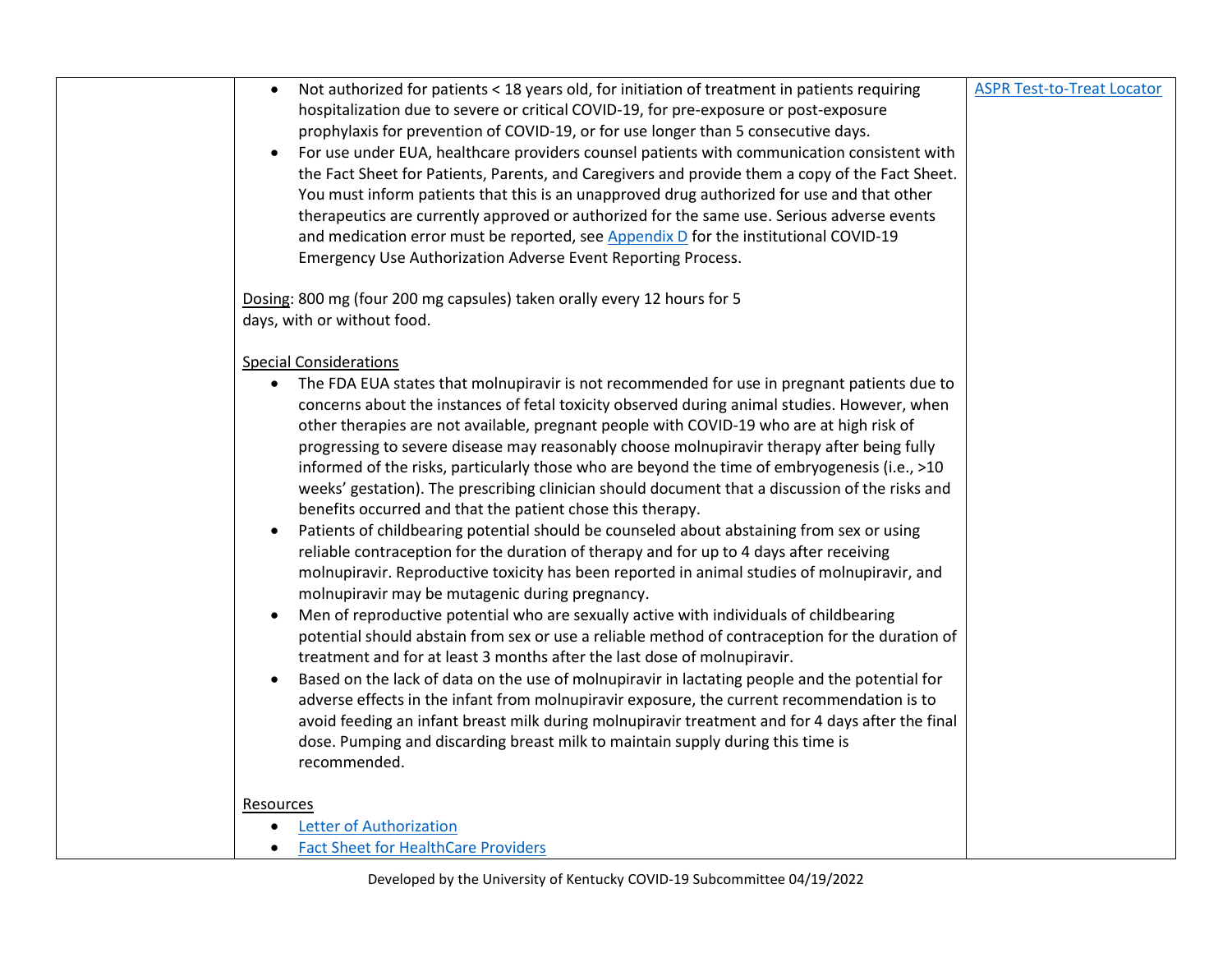| Fact Sheet for Patients, Parents, and Caregivers |  |
|--------------------------------------------------|--|
| <b>Spanish</b><br>$\circ$                        |  |
| Dear HealthCare Provider                         |  |
| <b>EUA FAQS</b>                                  |  |
| <b>Provider Checklist</b>                        |  |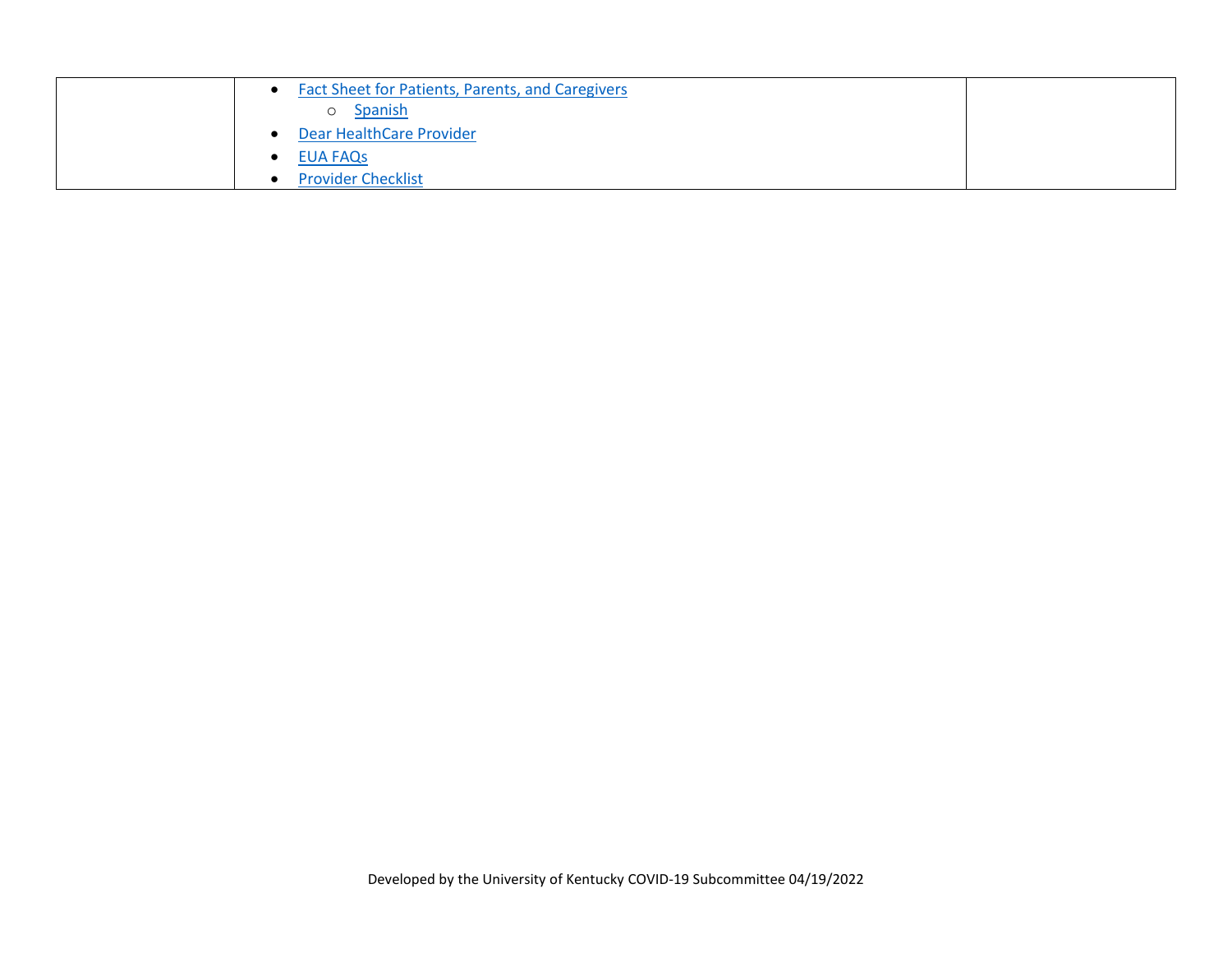### <span id="page-9-0"></span>**Appendix A. OTC Supportive Care Recommendations**<sup>5</sup>

|                  | <b>Antipyretics/Analgesics</b>                                                                                          |                                                                                                                                                                                                   |  |  |
|------------------|-------------------------------------------------------------------------------------------------------------------------|---------------------------------------------------------------------------------------------------------------------------------------------------------------------------------------------------|--|--|
| <b>Drug</b>      | <b>Adult Dose</b>                                                                                                       | <b>Notes</b>                                                                                                                                                                                      |  |  |
| Acetaminophen    | 325mg - 625mg every 4 to 6 hours<br>Do not exceed 4,000mg/day<br>Chronic liver disease: do not exceed<br>$2,000$ mg/day | Until additional data is available concerning ibuprofen and COVID-<br>19, consider using acetaminophen as first-line for fever<br>Acetaminophen is contained in many OTC cough and cold products. |  |  |
|                  |                                                                                                                         | Remember to add those doses in total daily dose                                                                                                                                                   |  |  |
|                  |                                                                                                                         | Preferential antipyretic for patients with chronic cardiovascular and<br>chronic kidney disease                                                                                                   |  |  |
|                  |                                                                                                                         | OTC suppository available if unable to tolerate oral                                                                                                                                              |  |  |
| Ibuprofen        | 400mg every 4 to 6 hours                                                                                                | Until additional data is available concerning ibuprofen and COVID-<br>19, consider using acetaminophen as first-line for fever                                                                    |  |  |
|                  |                                                                                                                         | Avoid use in patients with CKD 4 or 5                                                                                                                                                             |  |  |
|                  |                                                                                                                         | Avoid use in patient with chronic cardiovascular disease                                                                                                                                          |  |  |
| Aspirin          | >18 years: 325mg every 4 to 6 hours<br>Do not exceed 4,000mg/day                                                        | Avoid if on current antiplatelet therapy (e.g., clopiodgrel, ticagrelor,<br>etc.)                                                                                                                 |  |  |
|                  |                                                                                                                         | OTC suppository is available if unable to tolerate oral meds                                                                                                                                      |  |  |
| <b>Drug</b>      | <b>Adult Dose</b>                                                                                                       | <b>Notes</b>                                                                                                                                                                                      |  |  |
| Dextromethorphan | $10 - 20$ mg every 4 hours                                                                                              | Consult pediatrician before use in children <4 years                                                                                                                                              |  |  |
|                  | 20 - 30mg every 6 to 8 hours                                                                                            | Commonly co-formulated with guaifenesin                                                                                                                                                           |  |  |
|                  | Extended release: 60mg every 12<br>hours                                                                                |                                                                                                                                                                                                   |  |  |
|                  | Do not exceed 120mg/day                                                                                                 |                                                                                                                                                                                                   |  |  |
| Guaifenesin      | Immediate release: 200 - 400mg                                                                                          | Counsel patients to drink plenty of water                                                                                                                                                         |  |  |
|                  | every 4 hours                                                                                                           |                                                                                                                                                                                                   |  |  |
|                  | Extended release: $600 - 1,200$ mg                                                                                      | Do not use in children in <2 years                                                                                                                                                                |  |  |
|                  | every 12 hours                                                                                                          |                                                                                                                                                                                                   |  |  |
|                  | Do not exceed 2,400mg/day                                                                                               |                                                                                                                                                                                                   |  |  |

| <b>Decongestants</b> |                                                                                          |                                                                                                               |
|----------------------|------------------------------------------------------------------------------------------|---------------------------------------------------------------------------------------------------------------|
| <b>Drug</b>          | <b>Adult Dose</b>                                                                        | <b>Notes</b>                                                                                                  |
| Chlorpheniramine     | Immediate release: 4mg every 4 to 6<br>hours<br>Extended release: 12mg every 12 hours    | No renal or hepatic dose adjustments<br>Use with caution in patients with cardiovascular disease,             |
| Oxymetazoline        | Do not exceed 24mg/day<br>0.05%: instill 2 to 3 sprays in each<br>nostril every 12 hours | glaucoma, symptomatic BPH<br>DO NOT USE for >3 days                                                           |
| Pseudoephedrine      | Immediate release: 60mg every 4 to 6<br>hours                                            | No renal or hepatic dose adjustments                                                                          |
|                      | Extended release: 120mg every 12<br>hours                                                | Avoid use in patients with chronic cardiovascular disease                                                     |
|                      | Do not exceed 240mg/day                                                                  | Use with caution in patients with chronic kidney disease,<br>glaucoma, symptomatic BPH, and seizure disorders |
|                      |                                                                                          | Available behind the pharmacy counter with driver's license                                                   |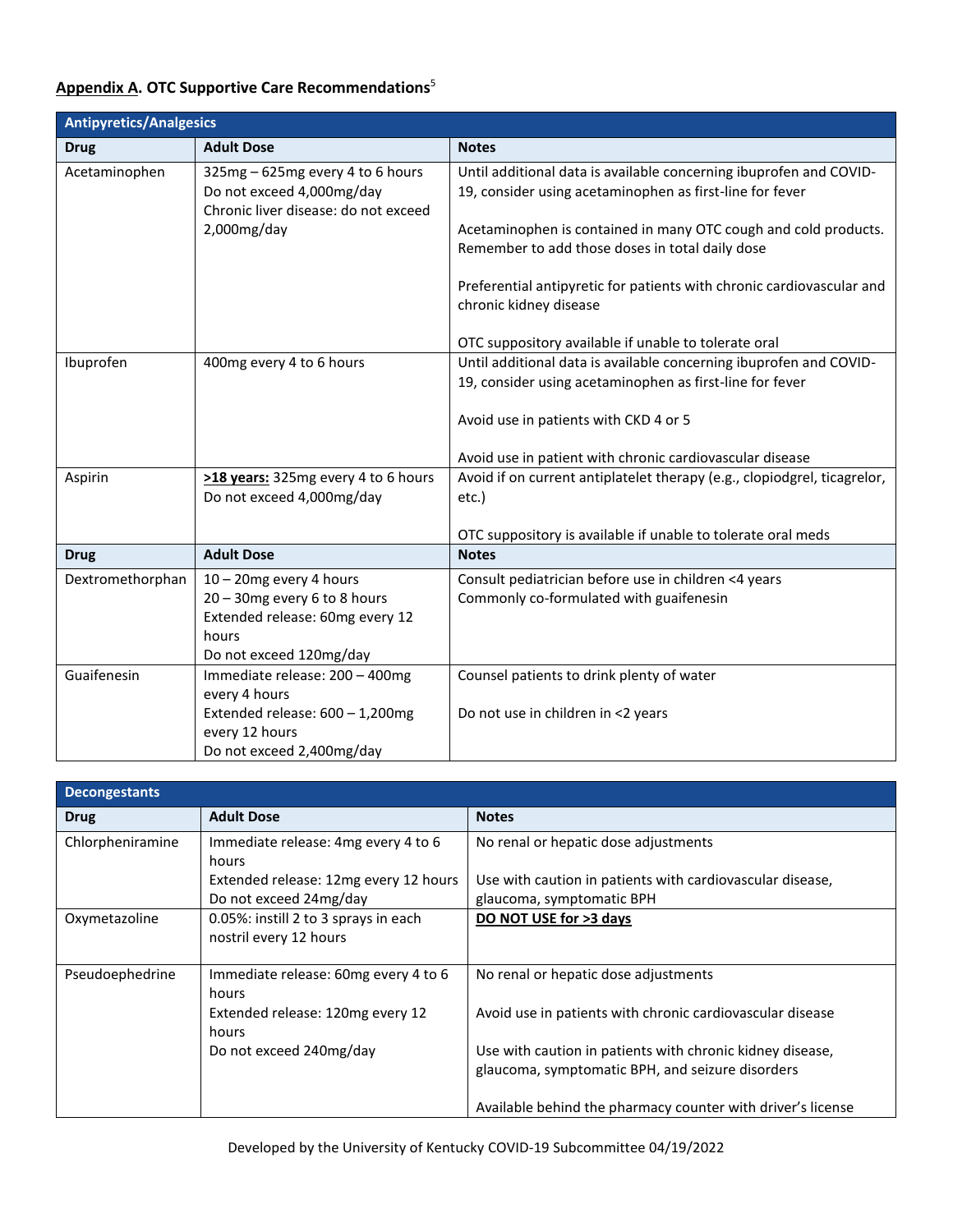| Phenylephrine         | 10mg every 4 hours<br>Do not exceed 60mg/day                              | No renal or hepatic dose adjustments                                                                                                                                                                                                                                                                                                                                                                                                                                                                        |                                                                                                                                                                                                                                                                                                                                                                                                     |
|-----------------------|---------------------------------------------------------------------------|-------------------------------------------------------------------------------------------------------------------------------------------------------------------------------------------------------------------------------------------------------------------------------------------------------------------------------------------------------------------------------------------------------------------------------------------------------------------------------------------------------------|-----------------------------------------------------------------------------------------------------------------------------------------------------------------------------------------------------------------------------------------------------------------------------------------------------------------------------------------------------------------------------------------------------|
|                       |                                                                           |                                                                                                                                                                                                                                                                                                                                                                                                                                                                                                             |                                                                                                                                                                                                                                                                                                                                                                                                     |
| <b>Antidiarrheals</b> |                                                                           |                                                                                                                                                                                                                                                                                                                                                                                                                                                                                                             |                                                                                                                                                                                                                                                                                                                                                                                                     |
| Loperamide            | Initial 4mg dose; 2mg after<br>each loose stool<br>Do not exceed 16mg/day | 2 to 5 years (13 to <21 kg): 1mg after<br>each loose stool<br>6 to 8 years (21 to 27 kg): initial 2mg<br>dose; 1mg after each loose stool<br>9 to 11 years (27.1 to 43 kg): initial 2mg<br>dose; 1mg after each loose stool<br>≥12 years: initial 4 mg dose; 2 mg after<br>each loose stool<br>2 to 5 years (13 to <21 kg): do not<br>exceed 3mg/day<br>6 to 8 years (21 to 27 kg): do not exceed<br>4mg/day<br>9 to 11 years (27.1 to 43 kg): do not<br>exceed 6mg/day<br>≥12 years: do not exceed 8mg/day |                                                                                                                                                                                                                                                                                                                                                                                                     |
| <b>Herbals</b>        |                                                                           |                                                                                                                                                                                                                                                                                                                                                                                                                                                                                                             |                                                                                                                                                                                                                                                                                                                                                                                                     |
| Elderberry            | Consult package labeling                                                  | Consult package labeling<br>Syrup not recommend for children <1<br>year<br>Gummies not recommend for children<br><3 years                                                                                                                                                                                                                                                                                                                                                                                   | Counsel patients to only use<br>commercially prepared<br>products with a "USP" or<br>"GMP" seal on the product<br>Although efficacy is<br>questionable, it is generally<br>safe when using a commercially<br>prepared product<br>Counsel patients to avoid<br>homemade products. Case<br>reports of severe GI distress,<br>pancreatitis, and death have<br>been reported with homemade<br>products. |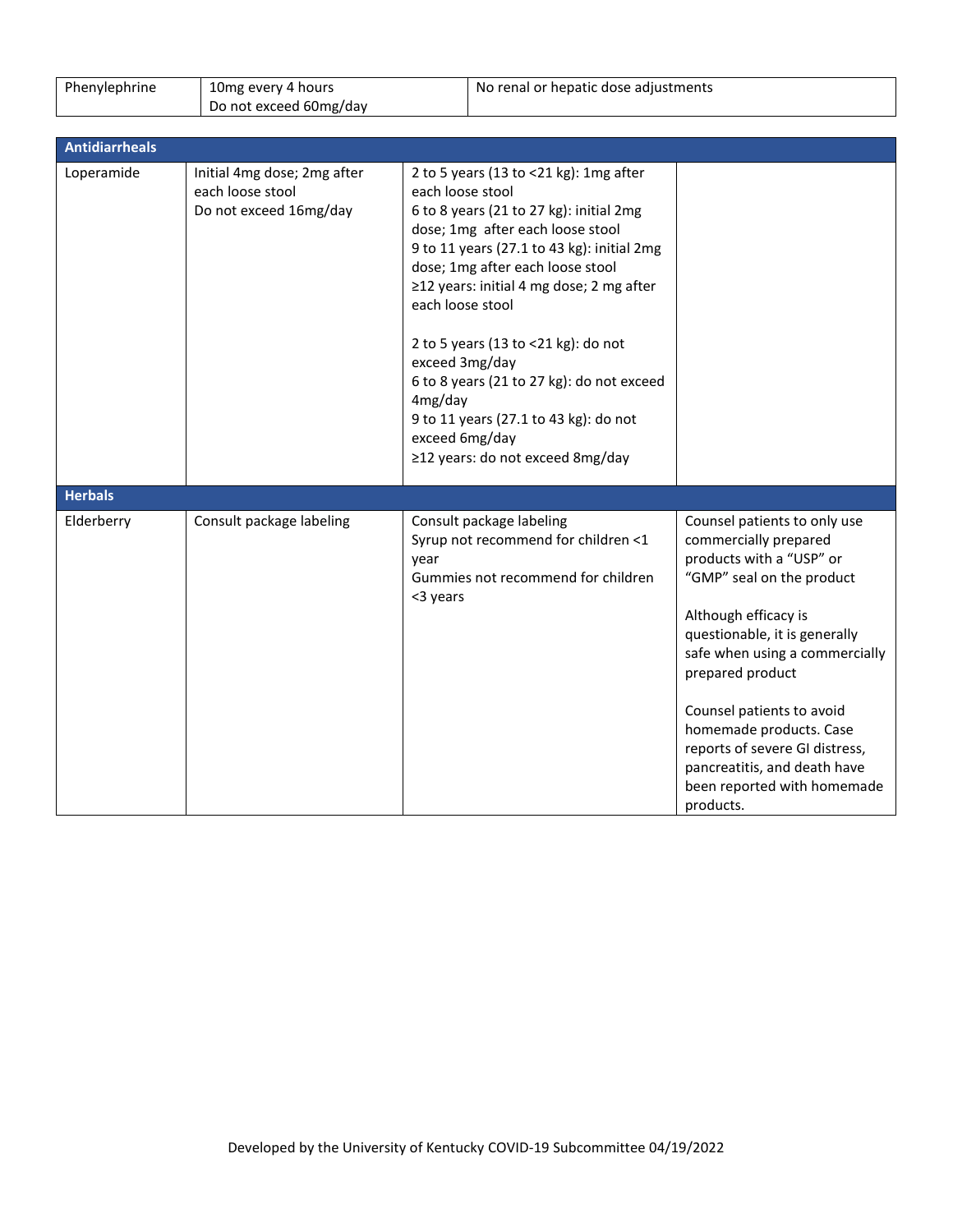## <span id="page-11-0"></span>**Appendix B. Homemade Rehydration Solutions**<sup>6</sup>

| <b>Base Beverage</b> | <b>Recipe</b>                                                                                            |                                                                                                           |
|----------------------|----------------------------------------------------------------------------------------------------------|-----------------------------------------------------------------------------------------------------------|
| Water                | $\bullet$ 1 quart water<br>• % teaspoon table salt<br>• 2 tablespoons sugar                              |                                                                                                           |
| Chicken Broth        | $\bullet$ 4 cups water<br>• 1 dry chicken broth cube<br>• ¼ teaspoon table salt<br>• 2 tablespoons sugar | OR<br>2 cups liquid chicken broth (not<br>low sodium)<br>2 cups water<br>2 tablespoons sugar<br>$\bullet$ |
| Tomato Juice         | • 2 and $\frac{1}{2}$ cups plain tomato juice<br>$\bullet$ 1 and $\frac{1}{2}$ cups water                |                                                                                                           |
| Cranberry Juice      | • $\frac{3}{4}$ cup cranberry juice<br>• 3 and $\frac{1}{4}$ cups water<br>• 34 teaspoon table salt      |                                                                                                           |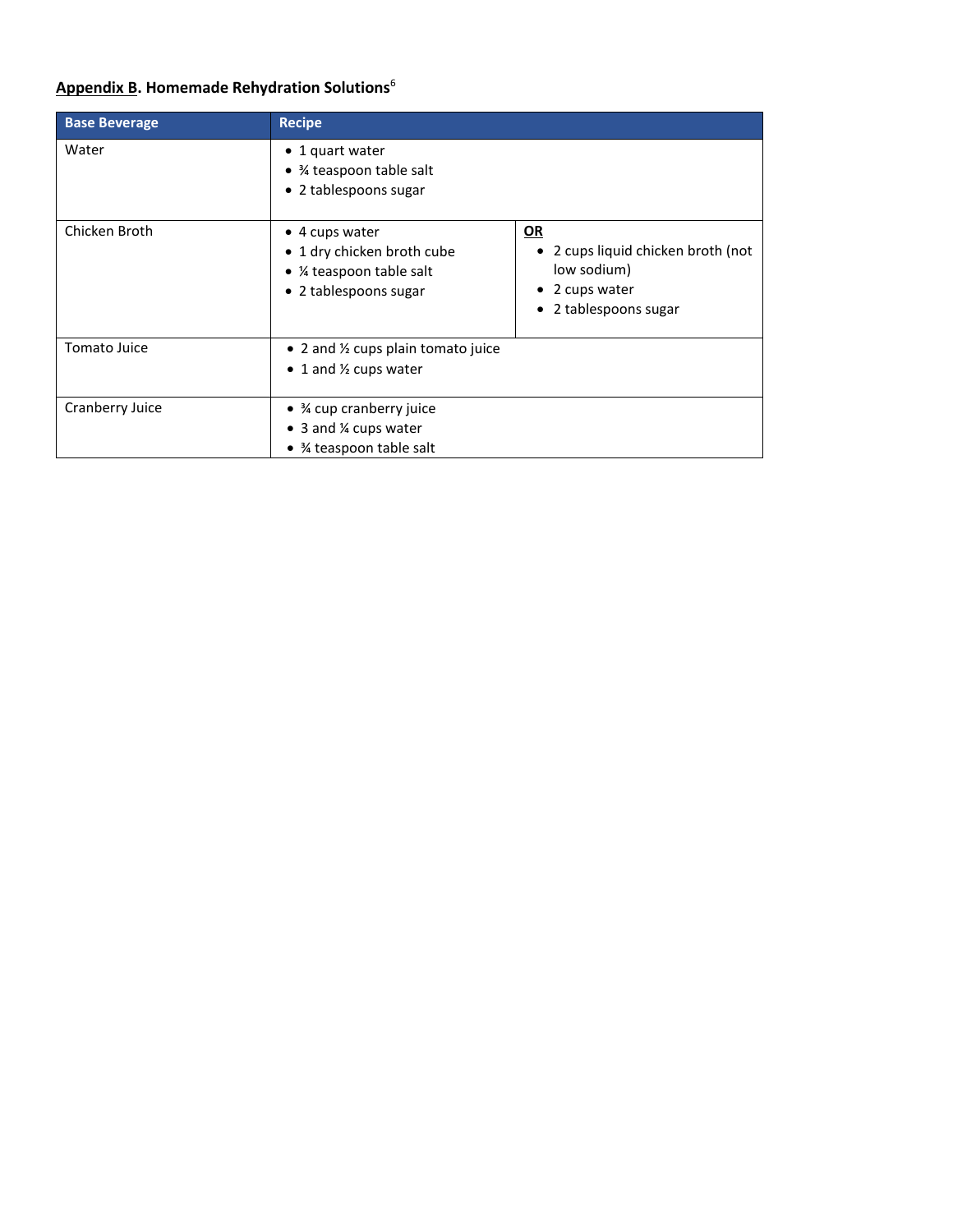### <span id="page-12-0"></span>**Appendix C: Criteria for Identifying Individuals at High Risk for Progression to Severe COVID-19 Disease It is important to note that COVID-19 does not affect all populations groups equally**.

- The risk of severe COVID-19 increases as the number of underlying medical conditions increases in an individual.
- **Older adults** are more likely to get severely ill from COVID-19. Age is the strongest risk factor for severe outcomes.
- Long-standing systemic health and social inequities have put various groups of people at increased risk of getting sick and dying from COVID-19, including many **racial and ethnic minority groups and people with disabilities**.

### Higher Risk

- Cancer
- Cerebrovascular disease
- Chronic kidney disease
- Chronic lung diseases (interstitial lung disease, pulmonary embolism, pulmonary hypertension, bronchiectasis, COPD)
- Chronic liver diseases (cirrhosis, non-alcoholic fatty liver disease, alcoholic liver disease, autoimmune hepatitis)
- Cystic fibrosis
- Diabetes mellitus, type 1 and type 2
- Disabilities (attention-deficit/hyperactivity disorder, cerebral palsy, congenital malformations (birth defects), limitations with self-care or activities of daily living, intellectual and developmental disabilities, learning disabilities, spinal cord injuries)
- Heart conditions (heart failure, coronary artery disease, or cardiomyopathies)
- Human immunodeficiency virus
- Mental health disorders (mood disorders, including depression, schizophrenia spectrum disorders)
- Neurologic conditions (dementia)
- Obesity (BMI ≥30 kg/m<sup>2</sup>)
- Primary Immunodeficiencies
- Pregnancy and recent pregnancy
- Physical inactivity
- Sickle cell disease
- Smoking, current and former
- Solid organ or hematopoietic cell transplantation
- **Tuberculosis**
- Use of corticosteroids or other immunosuppressive medications

### Suggestive Higher Risk

- Overweight (BMI ≥25 kg/m<sup>2</sup>, but <30 kg/m<sup>2</sup>)
- Sickle cell disease
- Substance use disorders
- Thalassemia

### Mixed Evidence

- Alpha 1 antitrypsin deficiency
- Asthma
- Bronchopulmonary dysplasia
- Hepatitis B
- Hepatitis C
- Hypertension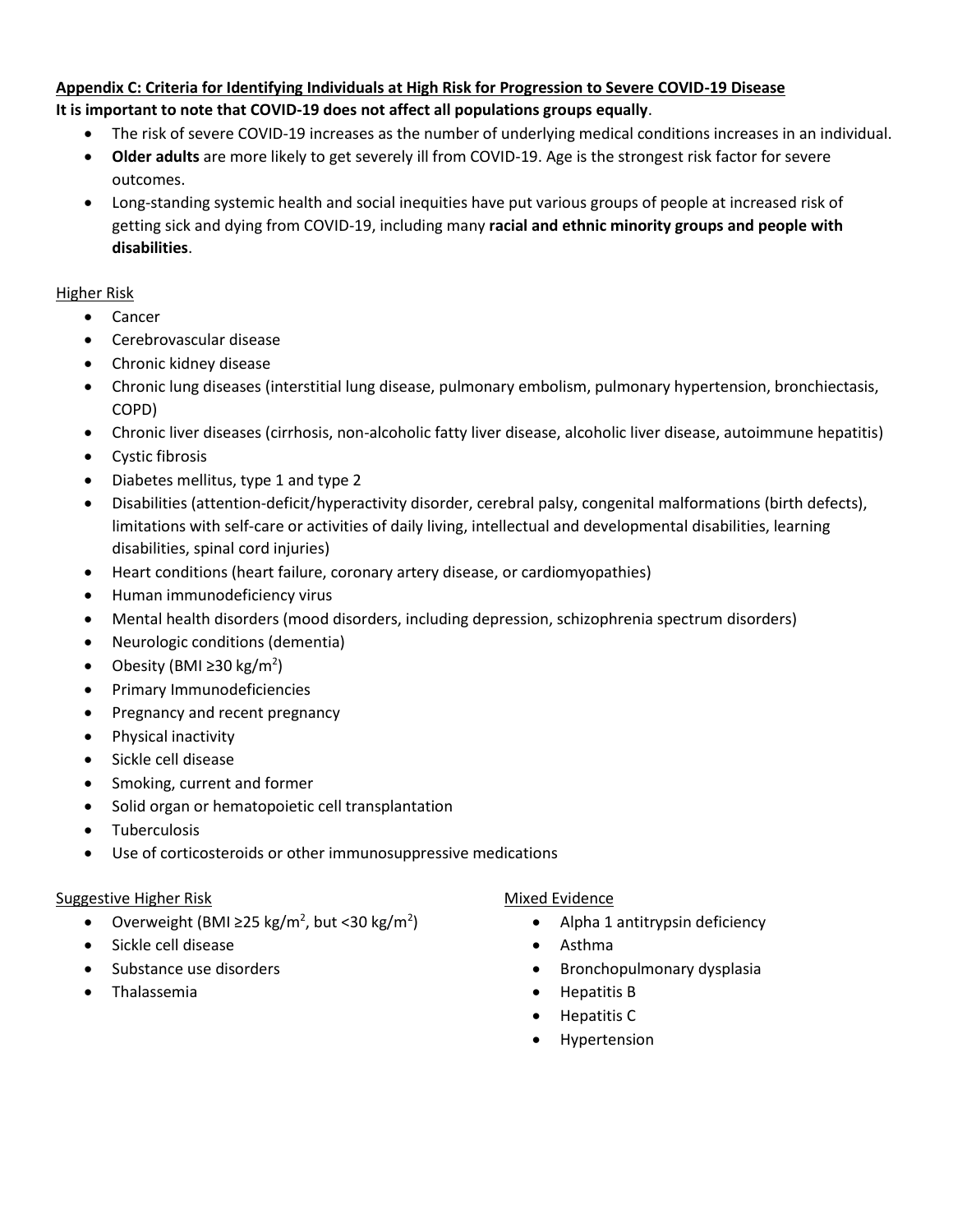### <span id="page-13-0"></span>**Appendix D: COVID-19 Emergency Use Authorization Adverse Event Reporting Process**

*Applies to agents issued an emergency use authorization for prophylaxis or treatment of COVID-19. For fully FDA approved COVID-19 therapeutics [e.g., remdesivir for the treatment of COVID-19 in adults and pediatric patients (12 years of age and older and weighing at least 40 kg)], it is up to the provider to determine clinical necessity of reporting internally and to [MedWatch;](https://www.fda.gov/safety/medwatch-fda-safety-information-and-adverse-event-reporting-program) please follow the [Adverse Drug Reaction reporting policy #A14.150.](https://ukhealthcare.mc.uky.edu/policies/enterprise/_layouts/15/WopiFrame.aspx?sourcedoc=/policies/enterprise/Enterprise/A14-150%20Adverse%20Drug%20Reporting.docx&action=default)*

### **Mandatory reporting to FDA MedWatch within 7 calendar days from the onset or awareness of the event is required in 2 scenarios for COVID-19 drug administration under emergency use authorization (EUA).**

|            | Scenario                                                                                                                                                                                                                                                                                                                                                                                                                                                                                                                                                                                                                          | Responsible Party                     |
|------------|-----------------------------------------------------------------------------------------------------------------------------------------------------------------------------------------------------------------------------------------------------------------------------------------------------------------------------------------------------------------------------------------------------------------------------------------------------------------------------------------------------------------------------------------------------------------------------------------------------------------------------------|---------------------------------------|
| $\vert$ 1. | Medication errors whether or not associated with an adverse event                                                                                                                                                                                                                                                                                                                                                                                                                                                                                                                                                                 | Primary Provider or<br>Representative |
| 2.         | Serious adverse events (irrespective of attribution to vaccination), defined as:<br>Death<br>A life-threatening adverse event<br>$\bullet$<br>Inpatient hospitalization or prolongation of existing hospitalization<br>A persistent or significant incapacity or substantial disruption of the ability to<br>$\bullet$<br>conduct normal life functions<br>A congenital anomaly/birth defect<br>$\bullet$<br>An important medical event that based on appropriate medical judgement<br>$\bullet$<br>may jeopardize the individual and may require medical or surgical<br>intervention to prevent one of the outcomes listed above | Primary Provider or<br>Representative |

### **Reporting Process**

In the case that a medication error occurs or a recipient of an EUA drug experiences a side effect, adverse drug reaction, or adverse drug event, the following should occur:

- 1. Provider, administering nurse, or other team member identifies medication error or serious adverse event.
- 2. Provider or Representative reports to internal UKHC reporting system under the event type 'Adverse Drug

Reaction' or 'Medication Event' as appropriate using template below. - <http://careweb.mc.uky.edu/psn/> 3. Once reported internally, the Med Safety Pharmacist (Liz Hess) submits MedWatch form to FDA [https://vaers.hhs.gov/reportevent.html.](https://vaers.hhs.gov/reportevent.html) Reporter will be contacted if there are additional questions.

- 4. Med Safety Pharmacist attaches MedWatch Report to SI Report.
- 5. Med Safety Pharmacist reports adverse event to manufacturer online as needed and attaches to SI report.

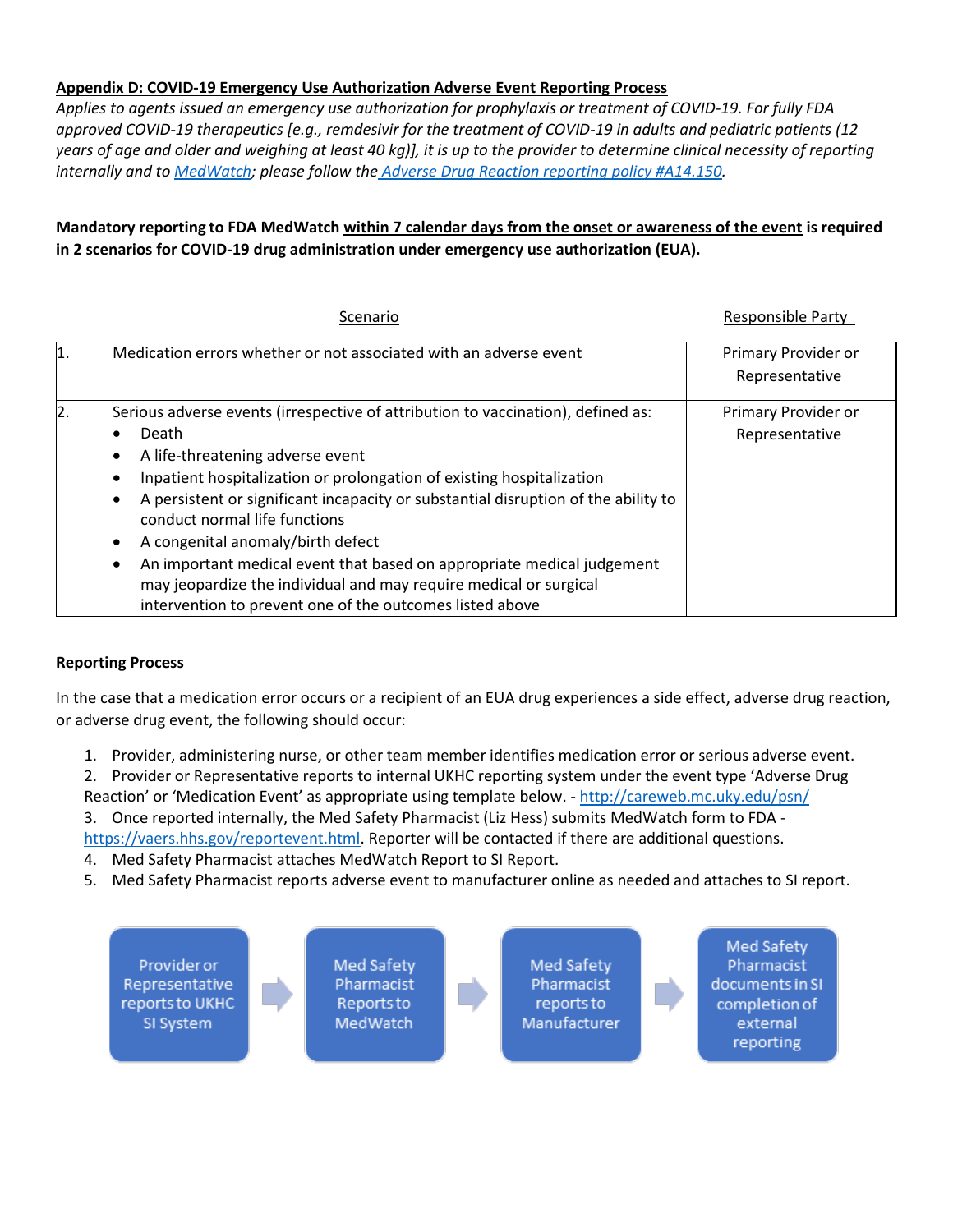### **Recommended COVID EUA Reporting Template**

*Use this template to report internally (copy/paste) or write down pertinent details, prior to internal reporting. Delete text that is not utilized (e.g. COVID hospitalization).*

| DOB: $\frac{1}{\sqrt{2}}$                                                                                                                                                                                                     |
|-------------------------------------------------------------------------------------------------------------------------------------------------------------------------------------------------------------------------------|
|                                                                                                                                                                                                                               |
|                                                                                                                                                                                                                               |
|                                                                                                                                                                                                                               |
|                                                                                                                                                                                                                               |
| Date(s) of Administration: ________                                                                                                                                                                                           |
| Dose and Frequency: ______                                                                                                                                                                                                    |
| Route of Administration:                                                                                                                                                                                                      |
| Manufacturer: _______________                                                                                                                                                                                                 |
| Lot #: $\sqrt{2\pi}$                                                                                                                                                                                                          |
| Clinic or Unit Administering Drug: __________                                                                                                                                                                                 |
| Injection site (if applicable): _________                                                                                                                                                                                     |
|                                                                                                                                                                                                                               |
|                                                                                                                                                                                                                               |
| Date of Clinic Visit or Hospitalization: ///////////2022                                                                                                                                                                      |
|                                                                                                                                                                                                                               |
| COVID-19 positive test result: Yes or No; if Yes, date _________________________<br>/2022                                                                                                                                     |
| Plans to monitor (include medications if prescribed): The manufacture of the manufacture of the property of the manufacture of the manufacture of the manufacture of the manufacture of the manufacture of the manufacture of |